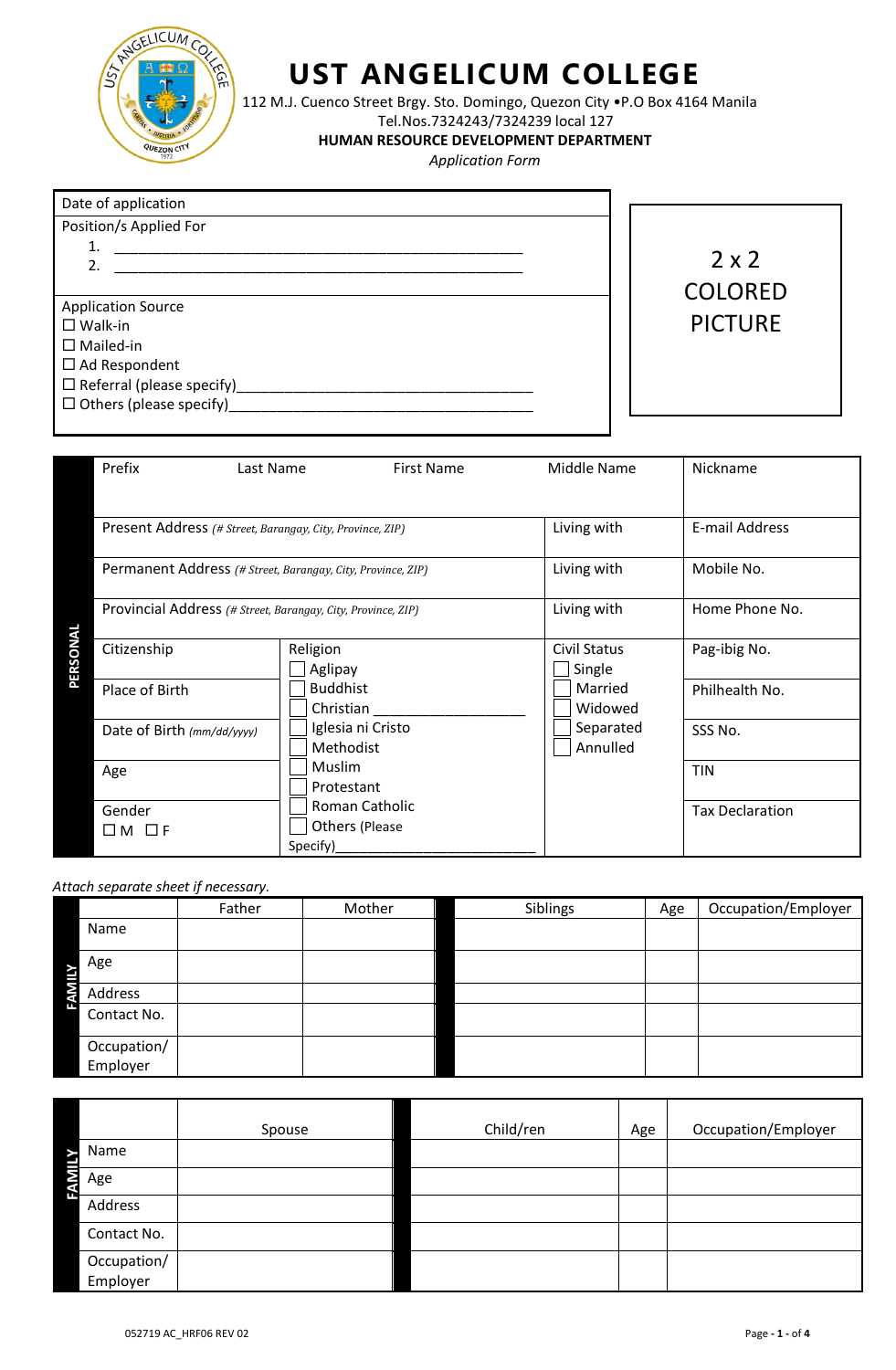| $\mathbf \omega$ | Details of person to notify in case of emergency: |          |             |                |  |  |  |  |
|------------------|---------------------------------------------------|----------|-------------|----------------|--|--|--|--|
| ш<br>σ           | <b>Name</b>                                       | Relation | Contact No. | <b>Address</b> |  |  |  |  |
| ш                |                                                   |          |             |                |  |  |  |  |
| ш                |                                                   |          |             |                |  |  |  |  |

|                                   | Name and Address of School | Course | Period of<br>Attendance<br>(mm/dd/yy)<br>From<br>To |  | Highest<br>Level<br>Completed |
|-----------------------------------|----------------------------|--------|-----------------------------------------------------|--|-------------------------------|
| <b>ATTAINMENT</b><br>Elementary   |                            |        |                                                     |  |                               |
| High School                       |                            |        |                                                     |  |                               |
| College                           |                            |        |                                                     |  |                               |
| EDUCATIONAL<br>Masteral<br>Degree |                            |        |                                                     |  |                               |
| Doctorate<br>Degree               |                            |        |                                                     |  |                               |
| Others                            |                            |        |                                                     |  |                               |

| <b>ONS<br/>NSES</b> | Name of Examination | Date/s Taken | Rating | License No. |
|---------------------|---------------------|--------------|--------|-------------|
|                     |                     |              |        |             |
|                     |                     |              |        |             |
| ш                   | 3.                  |              |        |             |

| S<br>œ | Name of Organization | Type of Organization | <b>Inclusive Dates</b> | Position |
|--------|----------------------|----------------------|------------------------|----------|
| റ      | . .                  |                      |                        |          |
| ŢП     | ົ<br><u>.</u>        |                      |                        |          |
|        | 3.                   |                      |                        |          |

*Include trainings/seminars attended for the past three (3) years, attach separate sheet if necessary.*

|    | Title of Training/ Seminar | Venue | Date/s |
|----|----------------------------|-------|--------|
| װש |                            |       |        |
|    | L.                         |       |        |
| −  |                            |       |        |

| জ<br>n |     | Title of Publication/ Research | <b>Publication/Publisher Details</b> | Date of Publication |
|--------|-----|--------------------------------|--------------------------------------|---------------------|
|        |     |                                |                                      |                     |
|        |     |                                |                                      |                     |
| o.     | -3. |                                |                                      |                     |

| S<br>-<br>Ŋ<br>S | Technical-know-how:          |  |  |  |  |
|------------------|------------------------------|--|--|--|--|
|                  | <b>Work Values:</b>          |  |  |  |  |
|                  | Language/s /Dialects Spoken: |  |  |  |  |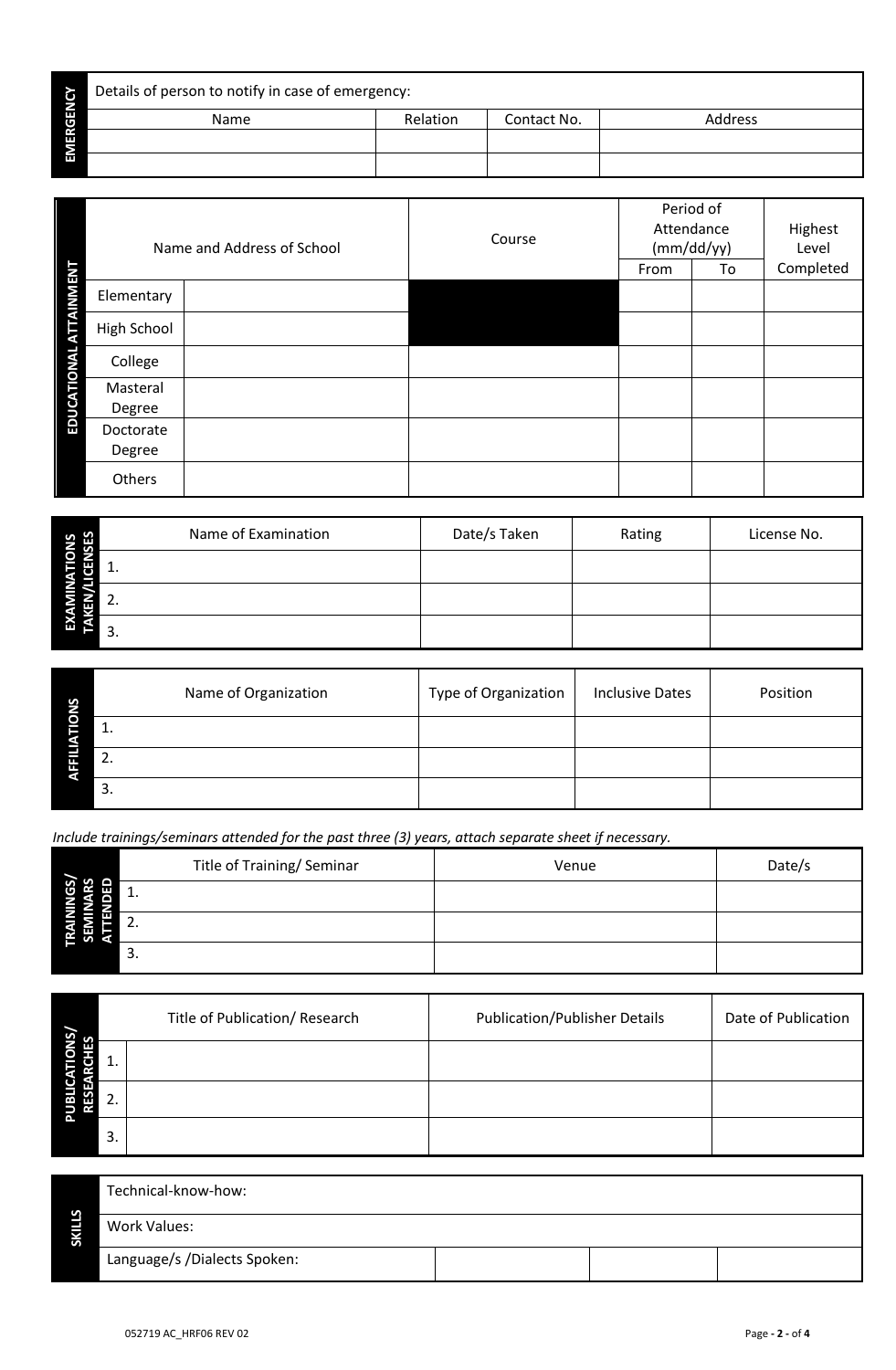*Start from your lastest employer, attach separate sheet if necessary.*

|                        |      | <b>Inclusive Dates</b><br>of Employment<br>(mm/dd/yy) | Company/Institution &<br>Address | Position/Job Title<br>& Employment Status | Salary | Immediate<br>Supervisor/ | Reason for<br>Leaving |
|------------------------|------|-------------------------------------------------------|----------------------------------|-------------------------------------------|--------|--------------------------|-----------------------|
|                        | From | To                                                    |                                  |                                           |        | Contact No.              |                       |
|                        |      |                                                       |                                  |                                           |        |                          |                       |
|                        |      |                                                       |                                  |                                           |        |                          |                       |
| <b>WORK EXPERIENCE</b> |      |                                                       |                                  |                                           |        |                          |                       |
|                        |      |                                                       |                                  |                                           |        |                          |                       |
|                        |      |                                                       |                                  |                                           |        |                          |                       |

| <b>ADD</b><br>œ<br>ш | Name | Contact No/s. | <b>Company &amp; Address</b> | Position |
|----------------------|------|---------------|------------------------------|----------|
| e<br>E<br>œ<br>æ     |      |               |                              |          |
| E                    |      |               |                              |          |
| O                    |      |               |                              |          |

| Height:                                                       | Weight:                                                     | <b>Blood Type:</b> |               |                                  | <b>Family History</b>        |
|---------------------------------------------------------------|-------------------------------------------------------------|--------------------|---------------|----------------------------------|------------------------------|
|                                                               | 1. Are you currently taking any prescribed medication?      |                    | $\square$ Yes | $\square$ No                     | $\Box$ Asthma                |
| 1.a. For what ailment?                                        |                                                             |                    |               |                                  | $\Box$ Tubercolosis          |
| 2. Have you undergone any procedures or surgical operations?  |                                                             |                    | $\square$ Yes | $\square$ No                     | $\Box$ Hepatitis             |
| 3. Were you admitted to a hospital within the past 12 months? |                                                             |                    | $\square$ Yes | $\square$ No                     | $\Box$ Diabetes Miletus      |
| 3.a. Reason:                                                  |                                                             |                    |               |                                  | $\Box$ Hypertension          |
| VЗH                                                           | 4. Do you have any allergies?                               |                    | $\square$ Yes | $\square$ No                     | $\Box$ Heart Problems        |
| 4.a. Medications                                              |                                                             |                    |               |                                  | $\Box$ Lung Problems         |
| 4.b. Food                                                     |                                                             |                    |               |                                  | $\Box$ Thyroid Problems      |
| 4.c. Others please specify                                    |                                                             |                    |               | $\Box$ Kidney Problems           |                              |
| 5. For female applicants, are you pregnant?                   |                                                             |                    | $\Box$ Yes    | $\square$ No                     | $\Box$ Liver Problems        |
| 5.a. How many months?                                         |                                                             |                    |               | $\Box$ Cancer<br>Please specify: |                              |
| to psychological or behavioral problems?                      | 6. Have you undergone or currently undergoing a therapy due |                    | $\Box$ Yes    | $\square$ No                     | $\Box$ Others please specify |
| 7. Any history of intake of illicit drugs?                    |                                                             |                    | $\square$ Yes | $\square$ No                     | $\Box$ Thyroid Problems      |

| Have you ever worked with UST Angelicum College?                                                         | $\Box$ Yes | Inclusive dates: | $\square$ No |  |  |  |  |  |  |
|----------------------------------------------------------------------------------------------------------|------------|------------------|--------------|--|--|--|--|--|--|
| Do you have any friend or relative who is presently/<br>previously connected with UST Angelicum College? | $\Box$ Yes | Name:            | ∩ No         |  |  |  |  |  |  |
| Have you ever been charged administratively by your previous/past employer? [] NO []YES Please specify   |            |                  |              |  |  |  |  |  |  |

Have you ever been terminated, separate for cause from the service of your past employer? [ ] NO [ ] YES If yes, state why.